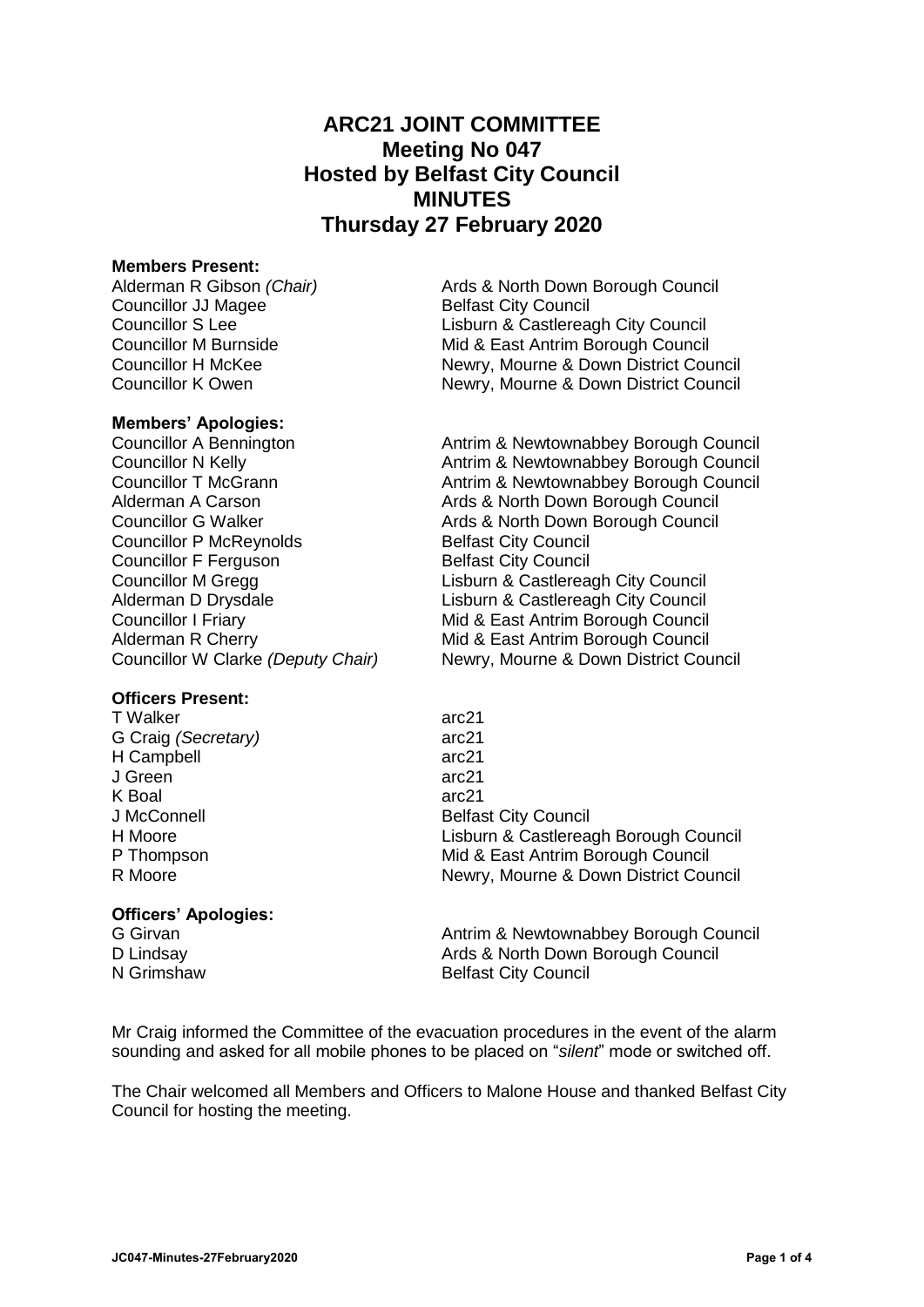He reported that Alderman Carson was unable to attend the meeting as he was in hospital and wished him good health and a speedy recovery. Members requested that a letter of good wishes be sent from the Chair on behalf of the Committee.

## **Action: The Chair**

He also advised of the appointment of two new Members, Councillor Peter McReynolds, Belfast City Council, who replaces Councillor Nichola Verner, and Alderman Robin Cherry, Mid & East Antrim Borough Council, who replaces Councillor Matthew Armstrong, and welcomed them to the Joint Committee.

# **Item 1 - Conflicts of Interest Statement**

The Chair read out the Conflicts of Interest Statement. There were no conflicts noted. **Action: Noted**

# **Item 2 - Apologies**

Apologies were noted. **Action: Noted**

## **Item 3 – Presentation by Dorothy McKee on the arc21 Draft Corporate Plan 2020-2024**

The Chair welcomed Dorothy McKee to the meeting.

Ms McKee provided a PowerPoint presentation in relation to the draft arc21 Corporate Plan for 2020-2024. This included a brief overview of the process of preparing the new Corporate Plan, the key focus, background to itsdevelopment, the suggested Vision and Mission, the Values, Strategic Objectives, and next steps.

She advised that the consultation process would finish on Friday 28 February and thanked all Members and Officers who had provided comments to date. She advised that the comments would be taken into consideration in preparation for the next planning day arranged on Friday 6 March for staff, and representatives from the Joint Committee and Steering Group.

An invite was extended to all Members should they wish to attend and any Members wishing to do so were asked to register their interest with [heather.campbell@arc21.org.uk.](mailto:heather.campbell@arc21.org.uk)

The Chair thanked Ms McKee for her presentation and the work on the Corporate Plan to date.

## **Action: Noted**

## **Item 4 - Minutes**

The minutes of the Joint Committee meeting 046 held on 30 January 2020 were agreed. **Action: Agreed**

## **Item 5 - Matters Arising**

Page 5 - Ms Boal advised that she was in the process of arranging a site visit to Bryson Recycling for Members to see the sorting of the blue bin waste, and then to Huhtamaki to see one of the end destinations for paper. She advised Members that she would forward proposed dates for these site visits in due course and ted that further site visits would be planned later in the year.

**Action: Ms Boal**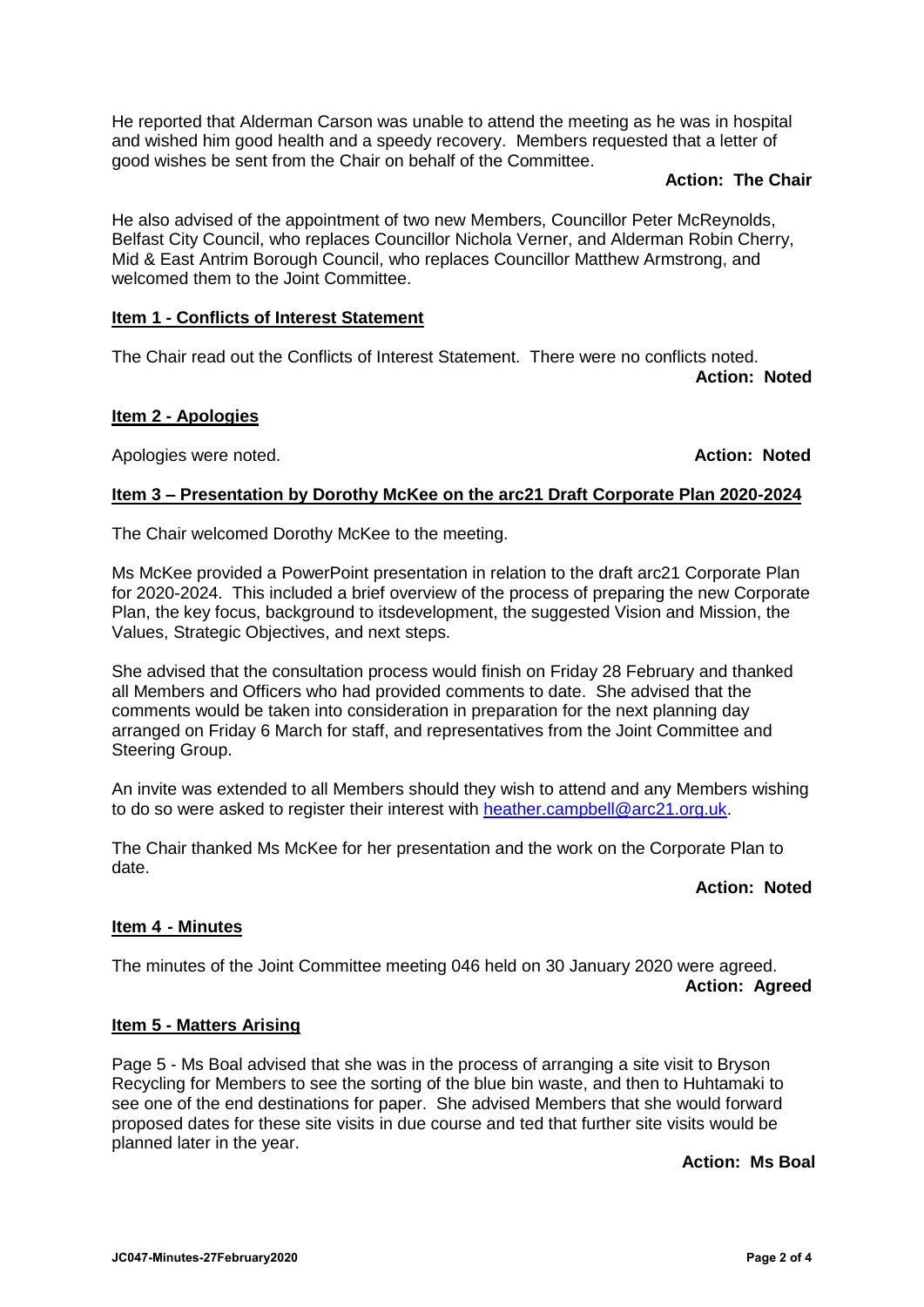Page 6 - Mr Walker advised that he had been invited to present to the Environment Committee on behalf of CIWM in relation to the Environment Bill later that day and was also making enquiries as to making a presentation to the Committee on behalf of arc21 as suggested.

# **Action: Noted**

Page 6 - Mr Walker informed Members that work was ongoing in relation to a collaborative single WMP for the region with all of the 11 Councils and that governance arrangements were still to be considered for such an arrangement. He advised that he would bring regular updates to the Joint Committee if and when there were suitable developments to present.

# **Action: Noted**

Page 8 - Mr Walker advised that he had contacted the relevant Directors at each of the arc21 Councils in relation to their Local Development Plans and had received a number of responses along with meeting requests.

# **Action: Noted**

Page 8 - Deposit Returns Schemes Meeting Group - Mr Walker advised that he had attended the first meeting of this group in London and that there were a number of things developing in relation to this. He reported that a consultation would be coming out later in the year and that he would keep Members updated accordingly.

# **Action: Mr Walker**

The Chair advised Members that the meeting would now go "*in committee*", which was proposed and seconded accordingly.

# **IN COMMITTEE**

Matters of a confidential and commercially sensitive nature were discussed under these agenda items.

Following discussion on the commercially sensitive matters, the Chair advised Members that the meeting would now return to the main agenda but whilst "*in committee*" there were four matters discussed as follows:

|  | committee'                      | Item 6 - Minutes of Joint Committee Meeting 046 held on 30 January 2020 'in |  |  | <b>Action: Agreed</b> |  |
|--|---------------------------------|-----------------------------------------------------------------------------|--|--|-----------------------|--|
|  | <b>Item 7 - Matters Arising</b> |                                                                             |  |  | <b>Action: Noted</b>  |  |

**Item 8 - Residual Waste Treatment Project Action: Noted**

**Item 9 - Commercially Sensitive Procurement and Contracts Issues Action: Agreed**

## **OUT OF COMMITTEE**

The Chair advised Members that the meeting would now return to the main agenda, which was agreed.